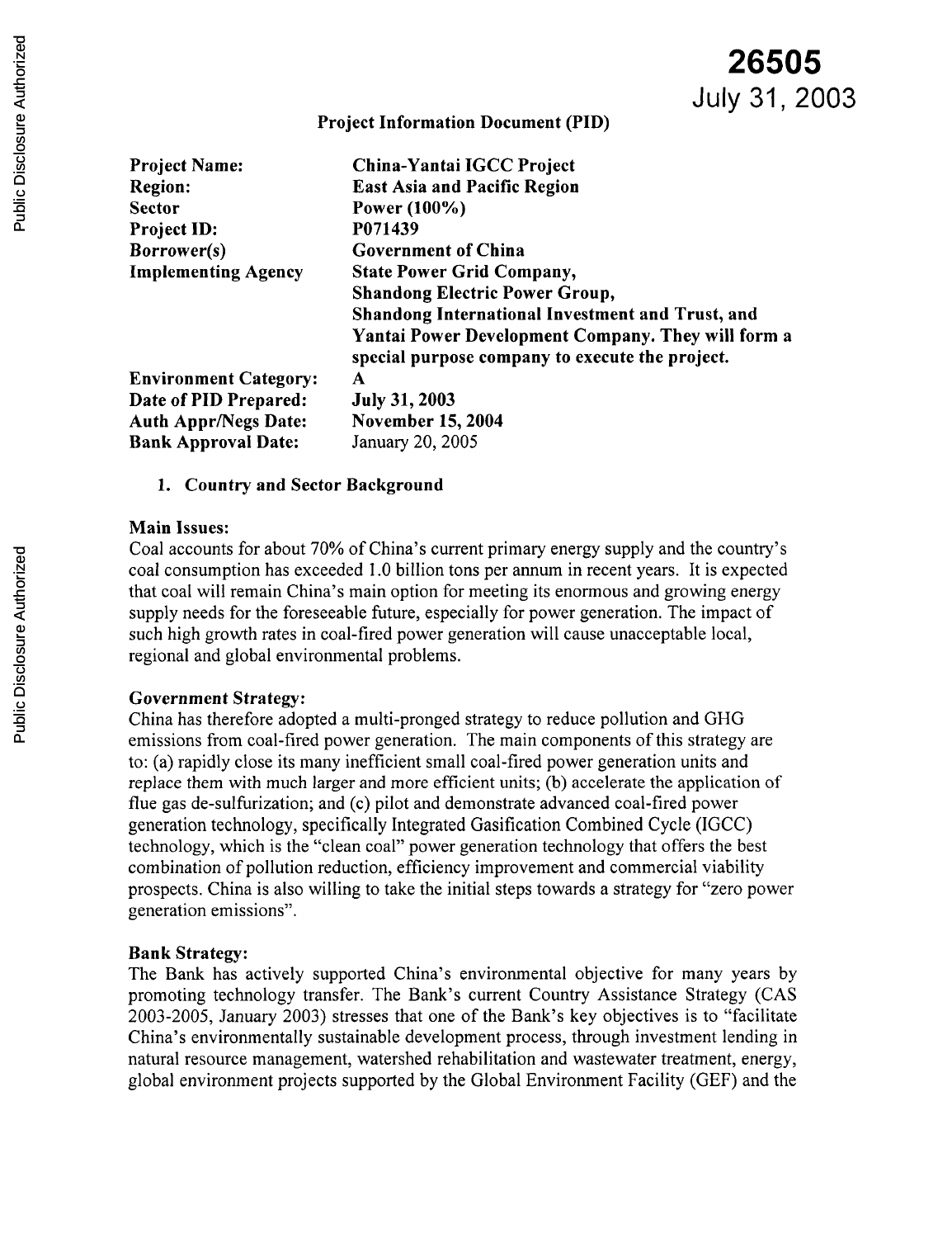Montreal Protocol, and through related policy work." And the CAS explicitly lists promoting clean coal technologies as one of the means to achieve China's strategic objectives in energy sector that the Bank will support, in addition to changing the fuel mix and improving energy efficiency. Consistent with these objectives, the GEF is generously supporting several large energy efficiency and renewable energy projects in China. But accelerating development and deployment of clean coal technologies is another important area of focus to reduce greenhouse gas emissions and local pollution. Hence the Bank has long been providing technical assistance to the government in this specific area through policy advice on deployment of technologies, technical assessment and least cost environmental compliance studies, which have laid the ground work for this project.

Support to IGCC demonstration and replication is the next step in the Bank's commitment for more than two decades to help China reduce the environmental impacts of coal based power generation. This assistance has comprised: (a) introduction of the first 300 and 600 MW units in the country; and (b) introduction of large super-critical units (2x900MW) and the "bubble concept" for optimal use of FGD. In the technology assessment, advanced clean coal technologies including Atmospheric Fluidized Bed Combustion (AFBC), Pressurized Fluidized Bed Combustion (PFBC) and the IGCC are identified to further improve environmental performance and energy efficiencies. Among others IGCC technology has been selected for this project, because the IGCC is not only a key next step in capturing environmental benefits from increased conversion efficiency, it also offers the possibility of reducing emissions of  $CO<sub>2</sub>$  from the gas stream that is significant as a first step towards the goal of "zero  $CO<sub>2</sub>$  emissions" from coal based power generation.

## **2. Objectives**

The objectives of the project are to: (a) reduce China's greenhouse gas emissions and local air pollutions from coal-fired power generation by accelerating the adoption of the integrated gasification and combined cycle (IGCC) technology; and (b) help the Chinese government to develop and to gradually implement a "zero  $CO<sub>2</sub>$  emissions from coal strategy" and plan for a pilot hydrogen production and  $CO<sub>2</sub>$  sequestration project, as a first, practical step to implementing such a project. The project would (a) provide Chinese government and utility industries with full access to cutting-edge knowledge of IGCC technology and international best practice in plant design and operation, which would both accelerate construction and improve plant performance, thus enhancing the technology's replication potential and prospects; (b) strengthen the design and implementation of China's IGCC replication strategy and action plan, and thus speed and deepen the dissemination of experience gained from constructing and operating the Yantai plant and; (c) by modifying the plant design to facilitate  $CO<sub>2</sub>$  sequestration, help China to immediately develop and subsequently begin implementing a long term strategy to gradually move towards a "power generation zero emissions" objective.

### **3. Rational for Bank's Involvement**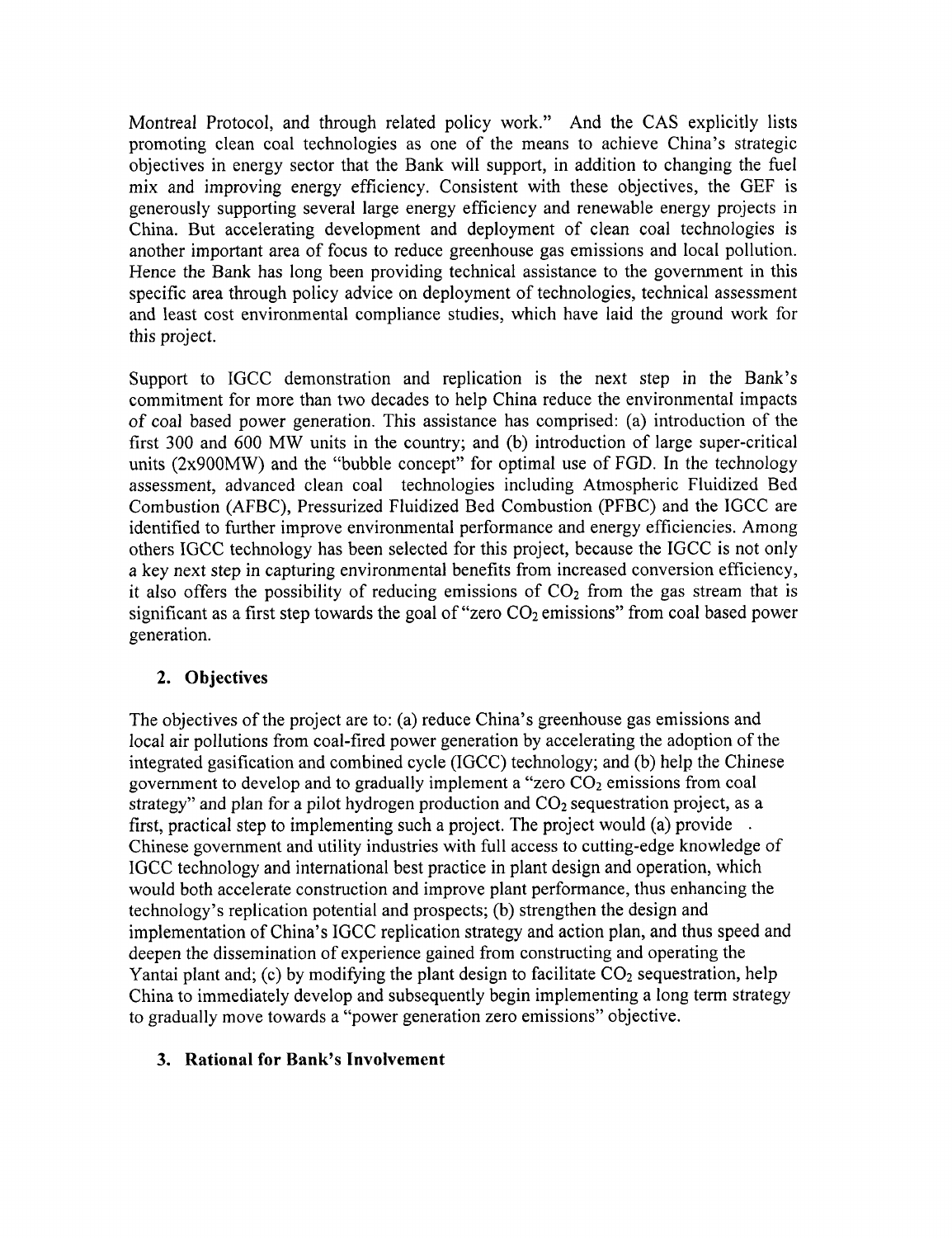The GEF support for the proposed project is critical for the following reasons: (a) the financial and technical/operational risks of IGCC technology are high in any developed country and are more challenging even in a relatively advanced developing country such as China; (b) the success of the proposed pilot project is a critical step in China's gradual approach for adapting and developing IGCC technology on a large scale, and the GEF involvement would leverage cutting-edge technical knowledge and international best practice to ensure the success of the project; (c) China has the world's largest potential market for dissemination of the technology; (d) the potential for cost reduction is high because of the enormous size of the Chinese market and the country's successful experience in reducing manufacturing costs of large size coal-fired and hydro units after their introduction in China, which have benefited not only China but also international markets; (e) the GEF support to studies and analytical work on the "zero  $CO<sub>2</sub>$  emissions" option would increase awareness and initiate thinking World-wide about long term policies to achieve progress towards "zero  $CO<sub>2</sub>$  emissions" from coal-based power plants. The GEF support will, therefore, accelerate the dissemination in an orderly manner of the IGCC in power markets in China and other part of the world, and will ultimately achieve a very large reduction in greenhouse gas emissions World-wide.

## **4. Description**

The proposed project consists of the construction, commissioning, operation, demonstration and replication of a green-field 300-400 MW IGCC plant at Yantai, Shandong Province, and the development of a long-term strategy to gradually achieve zero  $CO<sub>2</sub>$  emissions from coal-fired power generation in China. The overall IGCC plant train system would include an air separation plant for producing oxygen, an entrained coal gasifier, a gas clean-up system to remove sulfur gases, ammonia and ash, and a combined cycle power generation system. Other important auxiliary systems comprising the plant would include coal grinding equipment, a pressurized coal feed system, and associated heat exchangers to heat and cool gas streams. The State Power Grid Company, Shandong Electric Power Group, Shandong International Investment and Trust Co., and Yantai Power Development Company will form a Special Purpose Company to build, operate and manage the Yantai IGCC plant. The plant would be designed to use indigenous high sulfur, high calorific value and low ash coal.

### **5. Financing**

The total project cost is estimated to be about US\$420 million, of which 20% will be financed by equity, 75% by a domestic loan and (China has requested) the balance by a US\$15-18 million GEF grant. The Chinese Government has decided bear the bulk of the US\$120 million cost difference between constructing a comparable PC plant (the least cost option) and the IGCC plant. It has requested GEF co-financing of just: (a) the incremental cost (\$9-10 million) of making the design changes and increasing the capacity of the oxygen plant, gas clean up system and other auxiliary system in order to (i) test various types of Chinese coal and thereby facilitate future replication of IGCC technology; and (ii) equip the plant for future hydrogen production and  $CO<sub>2</sub>$ sequestration; (b) capacity building (\$2-3 million) to provide state-of-the-art technical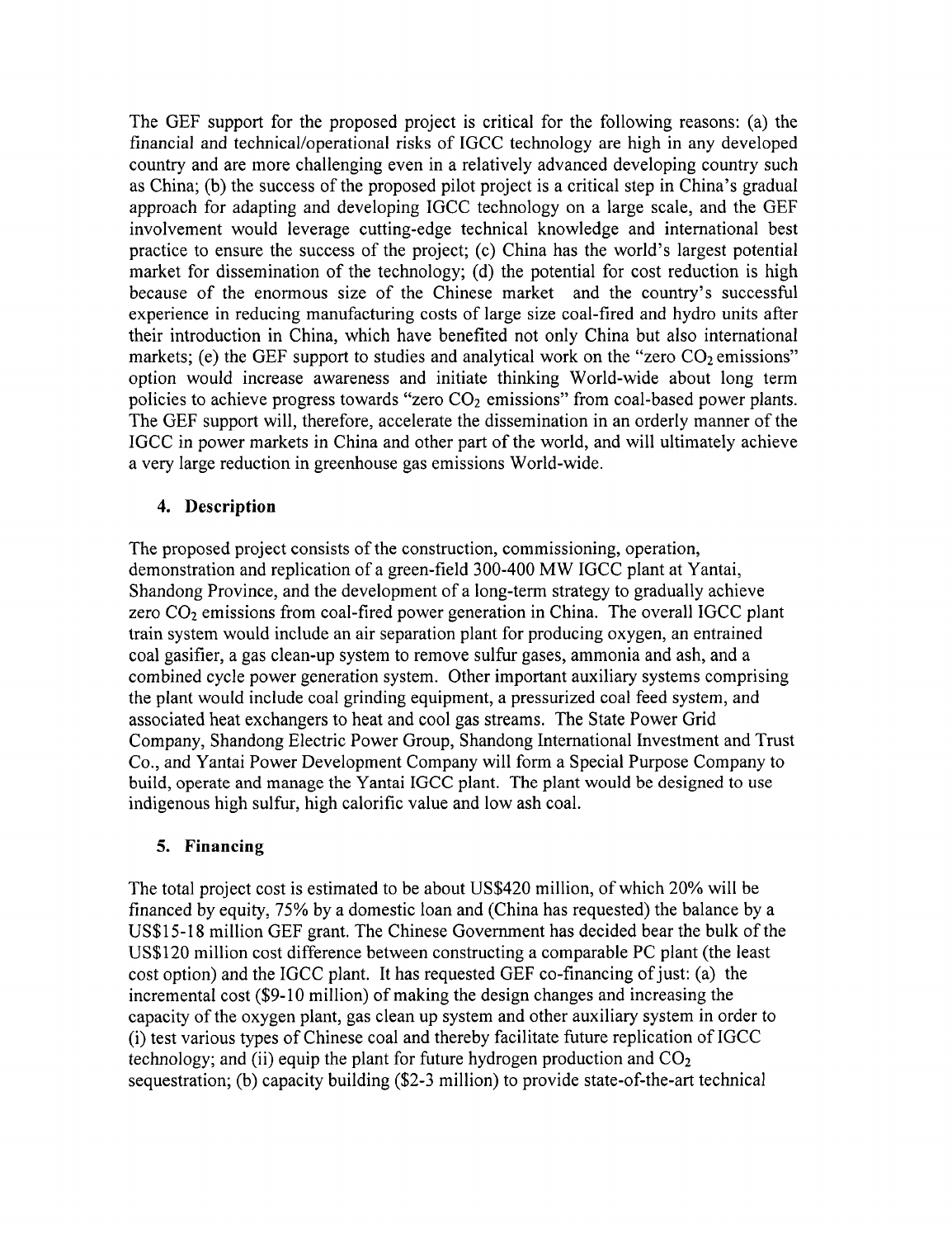assistance and training during the construction of the plant and to build-up the operational capacity of the implementing agency to ensure successful and high efficiency operation of the plant; (c) technology improvement to lower costs (\$3 million) which will focus on experience and knowledge dissemination and on actions that would lead to lower costs by tapping China's low cost domestic manufacturing potential; and (d) development of a zero emission C02 coal-fired power generation emission strategy (\$1-2 million).

# 6. **Implementation**

The proposed project will be implemented by a very experienced and capable group of large power companies, with strong support from Chinese government. The equity of the project will be shared by State Power Grid Company (42%), Shandong Electric Power Group (23%), Shandong International Investment and Trust (15%), and Yantai Power Development Company (20%). They will form a special purpose company to execute the project.

China's State Council and National Peoples' Congress have included the project in the list of the priority key projects to be initiated during the Tenth Five Year Plan (2001-05). Key projects included in this Plan are the priority projects recognized by the highest authority of the Chinese government. The Ministry of Finance (MoF) would be the recipient of the GEF grant, on behalf of the Chinese government. The current agency designated by the Chinese government as the lead executing agency is State Power Grid Corporation. The success of the proposed project would be determinant for the adoption and dissemination of the technology in China.

## 7. **Sustainability**

The Chinese Government and the implementing agency that will be directly responsible for the project are fully committed to the project's success and sustainability and have already collected a considerable volume of information and data on the construction, operation and maintenance of IGCC plants in the US and Europe. Senior Yantai power plant staff have also begun acquiring the requisite skills for operating and maintaining an IGCC power generation plant. A large part of the experience gained in operating IGCC projects in the US and Europe will be made available through the Bank/GEF support. The chance of ultimate success for the project is high and the global benefits from the dissemination of the technology in China and in other countries are also very high.

## 8. **Lessons learned from past operations in the country/sector**

Based on the history and experience of the six successful IGCC projects overseas, the risk that the proposed Yantai IGCC plant will not achieve its design performance targets and demonstration objective is low. However, implementation and operation of the technology in a less developed country and with coal types that have not been tested still carries appreciable technical risks. The plant availability factor may be lower during the first and second years than those achieved in overseas projects. Considerable initial plant adjustments and modifications may be necessary to adapt the technology to China.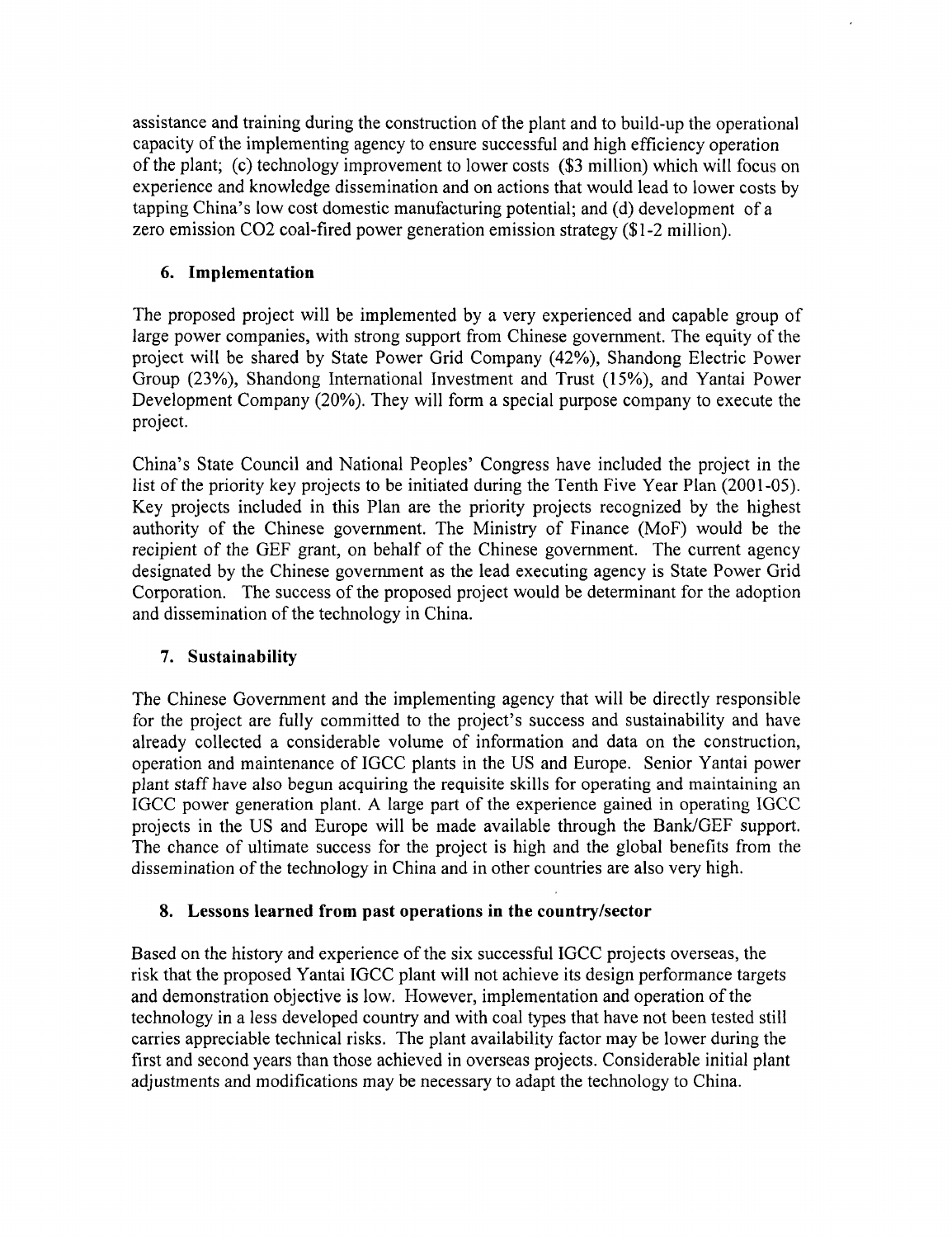### **9. Environment Aspects (including any public consultation)**

IGCC technology is one of the most advanced clean coal technologies, and its environmental impacts are very low compared to conventional coal fired power plants even equipped with FGD, high performance precipitators and SCR systems.

|                                           | <b>Past Practice</b><br>(Pulverized<br>coal plant) | Modern plant<br>(Pulverized coal<br>supercritical with<br>FGD and SCR) | Modern plant<br>(IGCC) | Future plant<br>(IGCC with<br>zero emissions<br>technologies) | <b>Natural Gas</b><br>Combined<br>Cycle |
|-------------------------------------------|----------------------------------------------------|------------------------------------------------------------------------|------------------------|---------------------------------------------------------------|-----------------------------------------|
| SO <sub>2</sub><br>(mg/Mm3)               | 1500-7500                                          | 150                                                                    | 10 or less             | o                                                             | 0                                       |
| NO <sub>x</sub><br>(mq/Nm3)               | 500-1000                                           | 100                                                                    | 50 or less             | 50 or less                                                    | 50 or less                              |
| <b>Particulates</b><br>(mg/Nm3)           | 200-350                                            | 50                                                                     | 10 or less             | 0                                                             | 0                                       |
| Efficiency (%<br>HHV)                     | 25-35                                              | 37-44                                                                  | 45                     | 43                                                            | 55                                      |
| $CO2$ (g/kWh)                             | 900-1300                                           | 770-880                                                                | 750                    | Near zero                                                     | 350                                     |
| Current<br><b>Capital Costs</b><br>(S/KW) | 500-700                                            | 900-1200                                                               | 1200-1500              | 1500 <                                                        | 600                                     |

**Table 1 Typical performance characteristics of thermal power plants**

*Sources: "Technology Assessment of Clean Coal Technologies for China: Electric Power Production "for emissions; Costs from World Bank study: "Financing Clean Coal Technologies in China" draft report (HHV: High Heat Value)*

The implementing agency led by the State Power Grid Company is very experienced in all aspects of power system construction and management, including environmental and social assessment and the design and implementation of appropriate environmental and social impact mitigation plans. These have already been developed and partially implemented in a participatory way during the initial project design phase. The Bank will ensure that the final plans and actions are fully consistent with environmental and social safeguard policies

Based on information provided by the implementing agency, the proposed unit will be built on an existing power plant site. No land acquisition or people relocation will be required. An Environmental Impact Assessment (EIA) has been carried out according to Chinese policies and approved by SEPA. The EIA will be reviewed and revised as needed to meet Bank standards and procedures. The consultation and disclosure processes carried out to date will be reviewed and complemented to meet Bank policies.

### 10. **Contact Point:**

Noureddine Berrah The World Bank 1818 H Street, NW Washington, D.C. 20433 Telephone: 202-473-1132 Fax: